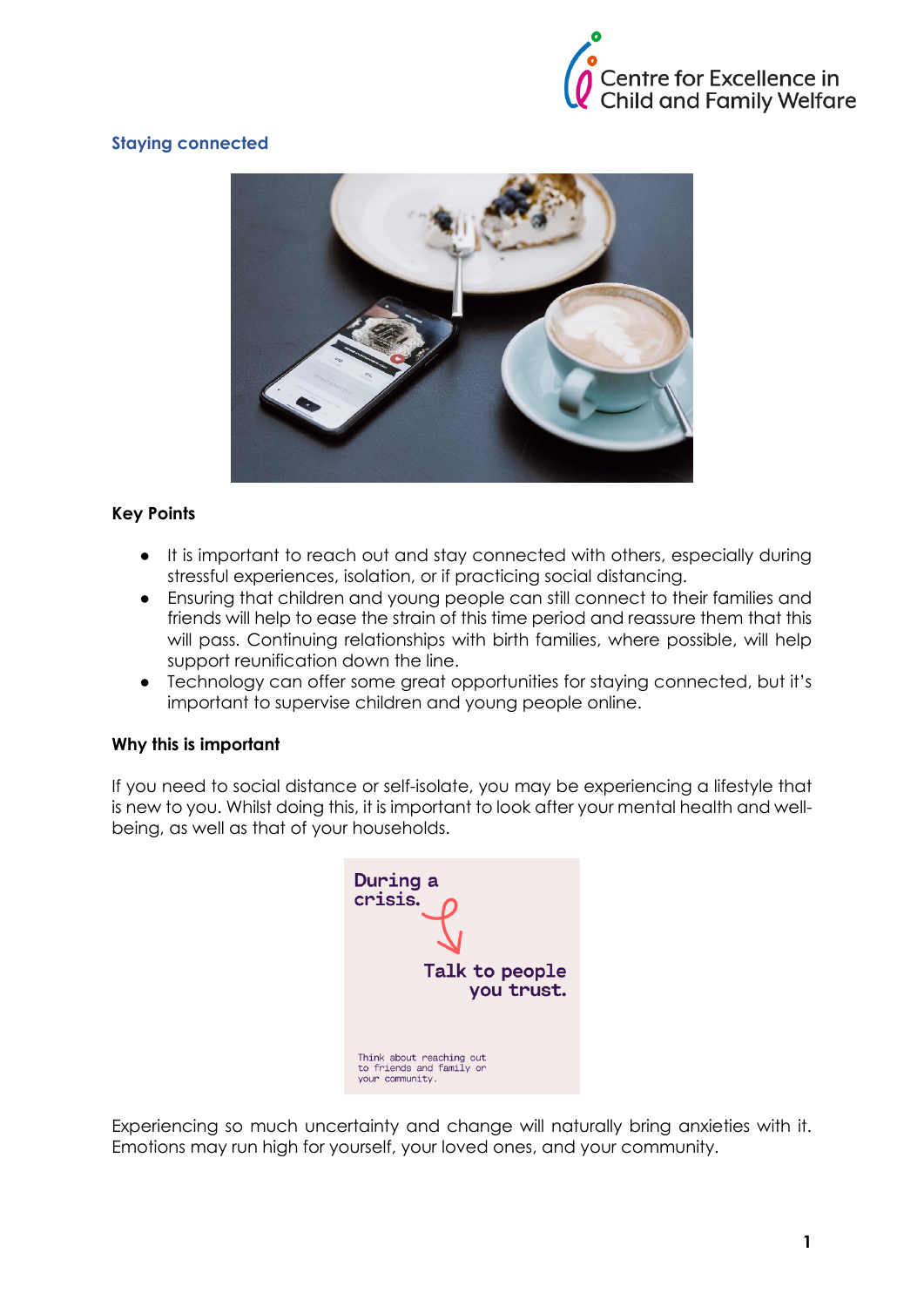

We know that loneliness is detrimental to well-being and it can be combatted via social connection. Maintaining a regular routine, making time for yourself, and socialising safely with others provides comfort and supports our overall health.

## **Using technology to stay connected**

There are many free apps and websites to stay connected online – see what may work best for you.

You can connect to your local community through Facebook groups or apps that connect neighbours such as NextDoor, which requires neighbours to verify their location to connect with their community: <https://au.nextdoor.com/>

If you feel you need support outside of your network consider accessing professional support via telephone or online counselling. Many foster agencies and many employers provide EAP as a free service. Consider speaking to your case manager about how to access this.

If you are looking for long-term professional support contact your General Practitioner (GP) to seek a referral to see a specialist and to acquire a mental health plan.

For foster care specific support contact FCAV.

If you want to support others during this period consider volunteering with a service that may be provide telephone peer support to individuals in need.

Check out the Remote Working Resource Guide on page 5 of this document.

#### **Apps to get you started**

There are a host of messaging and social media apps available for free that can be used to stay in touch. Most of these allow users to send messages and exchange photos, do video calls, send videos, audio, and files.

They include:

- WhatsApp a messaging and calling app
	- o <https://www.whatsapp.com/download/>
- Facebook messenger a messaging app and platform o <https://www.messenger.com/>
- Skype provides video chat and voice calls and instant messaging services. o <https://www.skype.com/en/get-skype/>
- Zoom a remote conferencing service that combines video conferencing, online meetings, chat, and mobile collaboration.
	- o <https://zoom.us/download>
- Gmail a free email account
	- o <https://www.google.com/gmail/about/>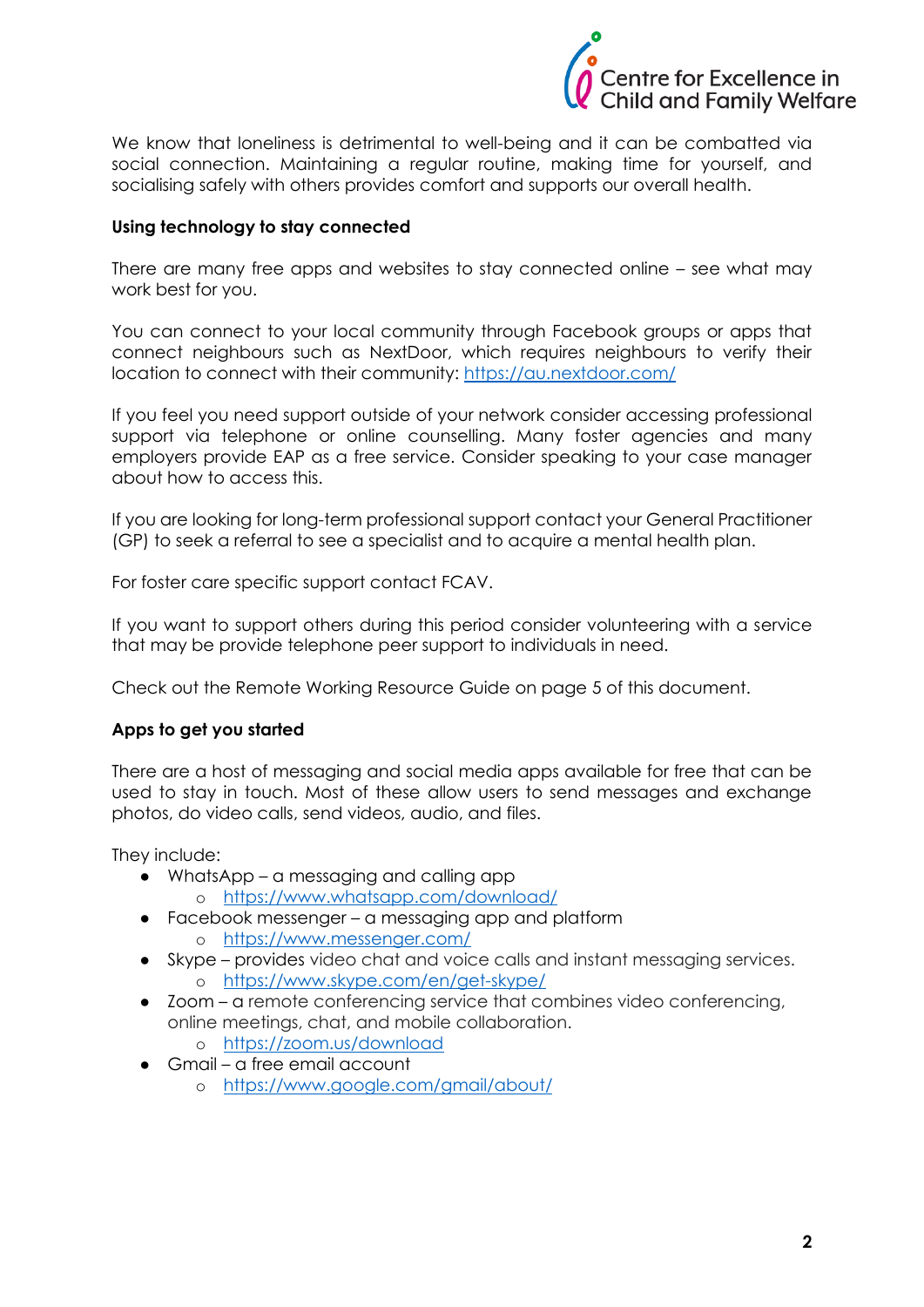

## **Helping others get online**

If you are trying to get a family member or friend online, consider becoming a digital mentor to support people through their first steps to using computers and the internet, and improve their digital skills.

You'll learn about the language and techniques needed to support someone, and the possible barriers that people who are new to the internet can experience. Visit Be Connected to learn more: [https://beconnected.esafety.gov.au/digital](https://beconnected.esafety.gov.au/digital-mentor)[mentor](https://beconnected.esafety.gov.au/digital-mentor)

## **If you don't use technology regularly**

Many people now use the internet for work, social engagement, and communication on a daily basis. If you don't use it regularly, this can seem daunting.

Here are 5 things to consider if you're not sure where to start:

- 1. Visit **Be Connected**, a government initiative to increase the confidence, skills and online safety for Australians <https://beconnected.esafety.gov.au/>
- 2. Don't be embarrassed many people are not comfortable with technology and have not had a need to develop these skills.
- 3. Reach out ask a family member or friend whether they can assist you by walking you through accessing the internet through a computer or smart phone.
- 4. Work with what you have you don't need expensive new equipment to get online. If you have a smartphone or a computer, you're well on your way.
- 5. Use what works for you technology can be a wonderful way to stay connected, but there's nothing wrong with a phone call!

#### **Keeping young people safe online**

The internet is an incredible tool, but children and young people require support and monitoring as they engage with the online world.

The best place to source this is from the eSafety Commission, who help to safeguard Australians at risk from online harms and to promote safer, more positive online experiences. They provide information specially designed for kids, young people, and seniors to improve their skills and learn more.

For carers, we recommend visiting the parents and carers page, which has a host of tips to help keep children and young people safe online. You can find them here: <https://www.esafety.gov.au/parents>

The eSafety Commission also provides guidance on online safety issues including:

- cyberbullying
- adult cyber abuse
- image-based abuse
- technology-related concerns for people at risk of family or domestic violence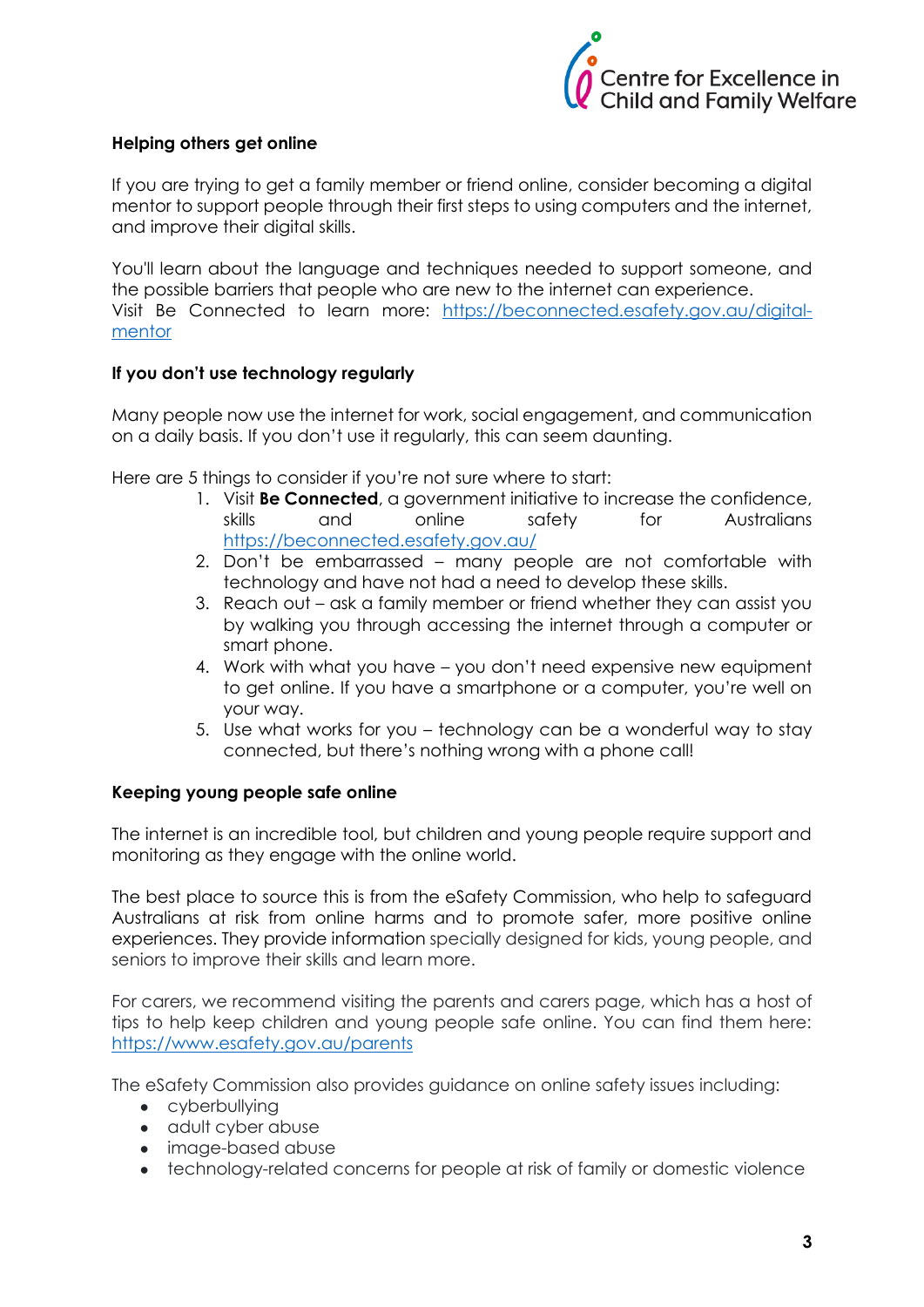

Visit the eSafety Commission website to learn more:<https://www.esafety.gov.au/>

#### **Tips and suggestions**

- If you are working remotely to social distance or isolate, make a plan and stick to it. It is easy to let a routine escape you due to all the changes around you. Set boundaries and follow through with them around your commitments. This is great modelling for the children/young people in your care.
- Aim for quality face-to-face time with your loved ones who are with you whether that is a morning check in for the day, or a dinner as a household.
- Schedule calls with friends and loved ones who you cannot see whether it be over the phone or online via video calls. Have a coffee over the phone together and create a safe space to support one another.

#### **Further resources**

- FCAV (Foster Care Association Victoria) <https://www.fcav.org.au/>
- Facebook is a social media platform to connect with friends, chat via messenger or calls, and join groups - <https://www.facebook.com/>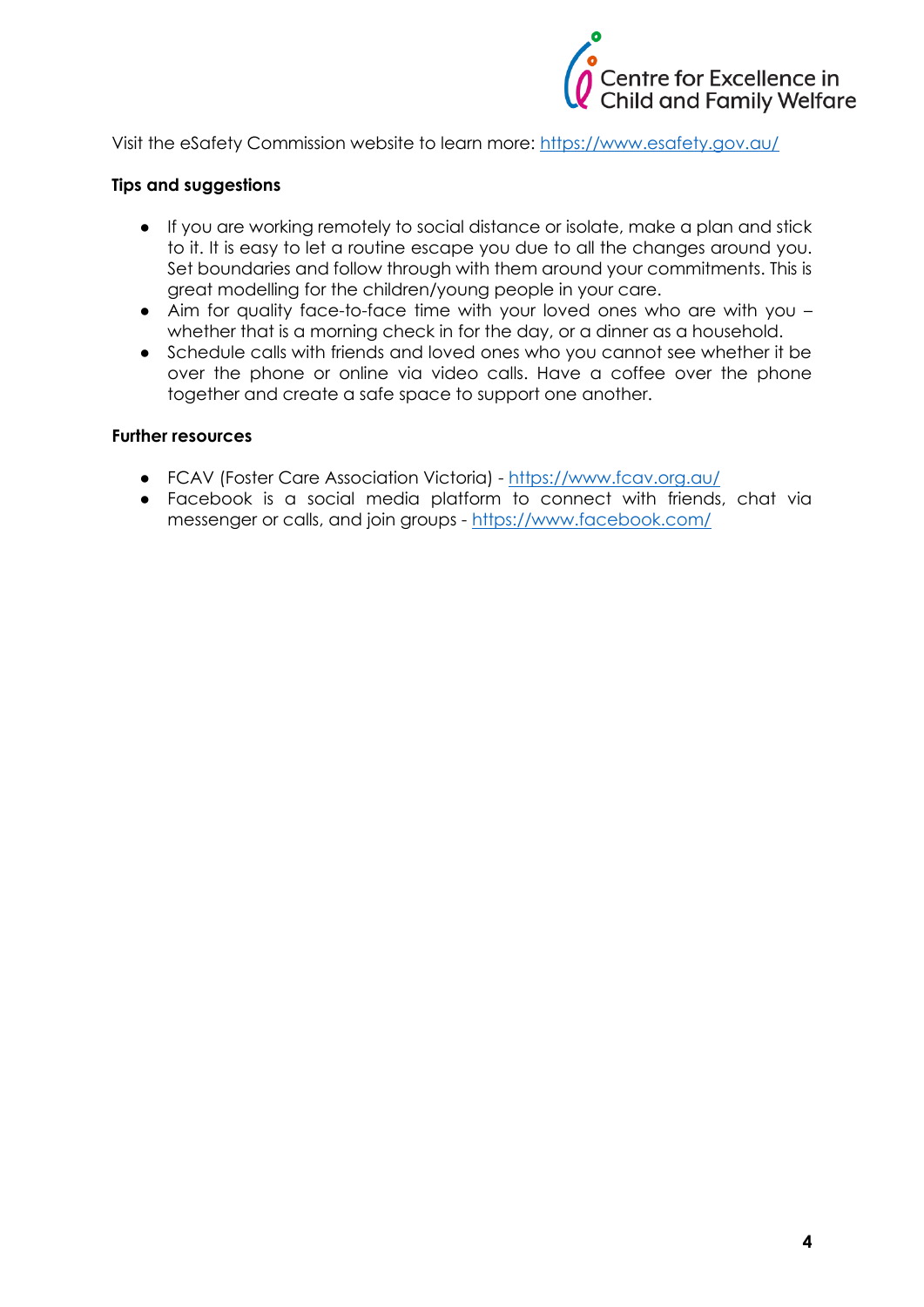

## **Working Remote Resource Guide**

#### **Work Suites**

#### *Microsoft (MS) Office Suite –*

If your organisation runs on Microsoft products to do work, you have a variety of resources to leverage if work needs to be done remote. All your MS Office desktop services are available online in Office 365 for Business.

[Office 365](https://www.office.com/) provides you with online versions of Word, Excel, SharePoint, PowerPoint, OneNote, OneDrive, etc. It includes other online services we don't use on our desktop that are very useful, such as Teams. These online services are used exactly like those on your desktop except they are saved in your OneDrive (cloud storage) and can be accessed whenever you're logged into Office 365.

In order to get access to the wide breath of services MS Office provides, go to [Office 365](https://www.office.com/) to see all the services available (see below image). Please note that the services outlined below are ones we believe may be helpful for working remote.

| $\dddot{}$ | Office 365            |                  |         |           | $O$ Search |                |              |                           |                      | ு<br>$\frac{253}{252}$ |                  |        | $\gamma$ |  |
|------------|-----------------------|------------------|---------|-----------|------------|----------------|--------------|---------------------------|----------------------|------------------------|------------------|--------|----------|--|
|            | <b>Good afternoon</b> |                  |         |           |            |                |              |                           |                      |                        | Install Office V |        |          |  |
|            |                       |                  | 0       | $\bullet$ | W          | $\mathbf{x}$ . | $\mathbf{P}$ | $\overline{\mathbf{N}}$ . | <b>S<sub>D</sub></b> | 喻                      | Y                | ▶      |          |  |
|            |                       | <b>Start new</b> | Outlook | OneDrive  | Word       | Excel          | PowerPoint   | OneNote                   | SharePoint           | Teams                  | Yammer           | Stream |          |  |
|            |                       | All apps         |         |           |            |                |              |                           |                      |                        |                  |        |          |  |

Just use your internet browser to head to [Office 365](https://www.office.com/?auth=2) and you'll be able to create documents that will automatically be stored in your OneDrive. The bonus is because it's online and in the cloud, these documents automatically save!

- Creating Documents:
	- o Word
	- o Excel
	- o PowerPoint
	- o OneNote
	- o Etc. There are many other services and only the most popular have been listed here, feel free to check out the other apps and see what may be useful for you!
- Emails:
	- o Outlook Access your emails online if your desktop Outlook is not loading properly. Both are interchangeable and one is updated when the other is.
- Communication:
	- o Teams Many are not aware of this service. It is connected to Microsoft 365, and enables entire teams, as well as individuals to communicate online via instant message, phone and video calls. This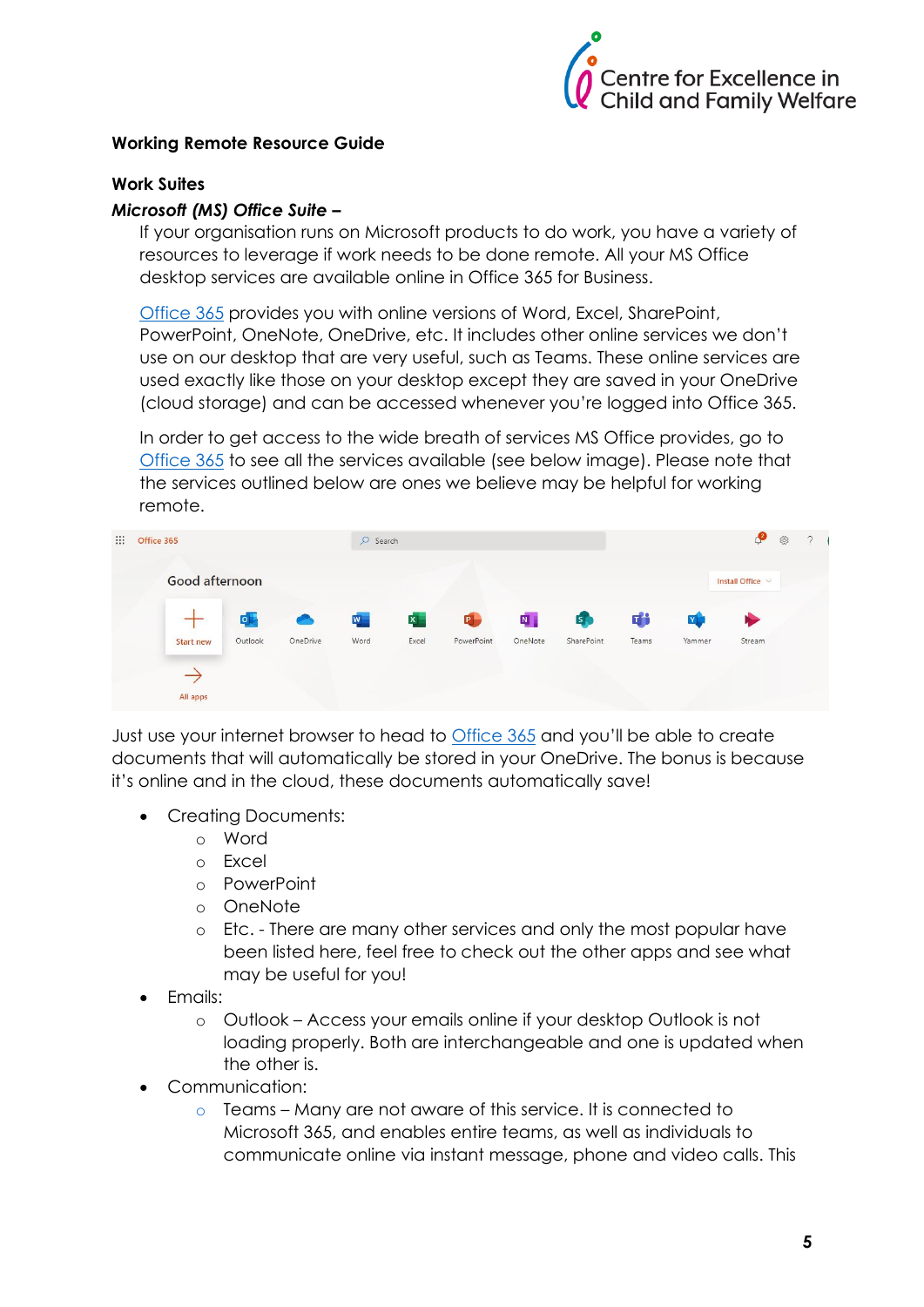

can be the place where you 'meet' with your teammates to keep in constant communication.

- Online Team Document Repository:
	- o SharePoint Enables teams to share dynamic documents and access them without having to be logged into internal VPN or Share Drive. Some teams have opted to move all documents to SharePoint for easy access to shared documents.
- Storage Cloud:
	- o OneDrive Your own personal cloud document storage system. Create/save documents and organise them in folders as you see fit.

# **Helpful Links**

MS 365 Video Training: [https://support.office.com/en-us/article/what-is-office-365](https://support.office.com/en-us/article/what-is-office-365-for-business-56e60c2b-1929-4a04-bd9b-ff5b844364f3) [for-business-56e60c2b-1929-4a04-bd9b-ff5b844364f3](https://support.office.com/en-us/article/what-is-office-365-for-business-56e60c2b-1929-4a04-bd9b-ff5b844364f3)

[https://support.office.com/en-us/article/office-365-basics-video-training-396b8d9e](https://support.office.com/en-us/article/office-365-basics-video-training-396b8d9e-e118-42d0-8a0d-87d1f2f055fb?wt.mc_id=otc_home)[e118-42d0-8a0d-87d1f2f055fb?wt.mc\\_id=otc\\_home](https://support.office.com/en-us/article/office-365-basics-video-training-396b8d9e-e118-42d0-8a0d-87d1f2f055fb?wt.mc_id=otc_home)

Outlook Training: [https://support.office.com/en-us/article/add-an-email-account](https://support.office.com/en-us/article/add-an-email-account-to-outlook-e9da47c4-9b89-4b49-b945-a204aeea6726)[to-outlook-e9da47c4-9b89-4b49-b945-a204aeea6726](https://support.office.com/en-us/article/add-an-email-account-to-outlook-e9da47c4-9b89-4b49-b945-a204aeea6726)

Teams Training: [https://support.office.com/en-us/article/video-what-is-microsoft](https://support.office.com/en-us/article/video-what-is-microsoft-teams-422bf3aa-9ae8-46f1-83a2-e65720e1a34d)[teams-422bf3aa-9ae8-46f1-83a2-e65720e1a34d](https://support.office.com/en-us/article/video-what-is-microsoft-teams-422bf3aa-9ae8-46f1-83a2-e65720e1a34d)

SharePoint Introduction:<https://docs.microsoft.com/en-us/sharepoint/introduction>

# *Google (G) Suite*

If your workplace does not use Microsoft Office suites, it is likely that your email address and work services are powered by Google. Please check with your designated IT point of contact to confirm this. G Suite offers online and cloud services to help enable you to get work done anywhere.

In order to access your G Suite, log into [Gmail](https://www.google.com/gmail/) and head to the upper right navigation next to the icon for your profile picture, click on the grid (see image). It will expand and the best way to enter into your G Suite is through Drive (circled in yellow). There you can create/save and manage your documents.

- Creating Documents
	- o Docs (Word equivalent)
	- o Slides (PowerPoint equivalent)
	- o Spreadsheet (Excel equivalent)
	- o Etc. There are many other services and only the most popular have been listed here, feel free to check out the other apps and see what may be useful for you!

\*Please note if you are converting MS Office documents over to Google, there may be slight formatting difference as they work to reconcile their differences!

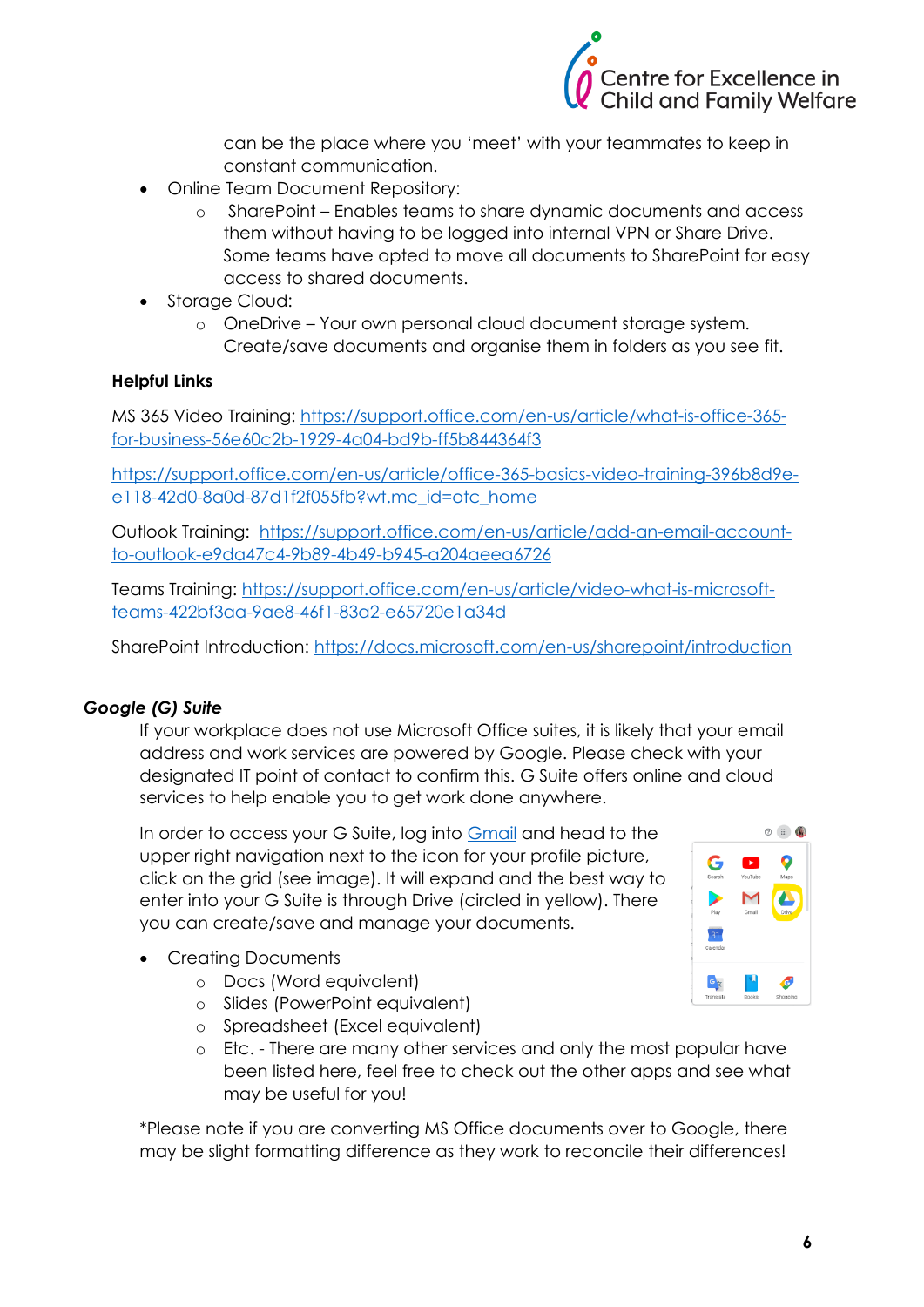

- **Emails** 
	- o [Gmail](https://www.google.com/gmail/) Logging into Gmail with your work's email address should provide you access to received and send emails.
	- o [Calendar](https://www.google.com/calendar) Send meeting invitations/events through Google Calendar. If it's a phone or video conference call, you can [add a hangout link](https://support.google.com/a/users/answer/9300131?hl=en)  [into the meeting location.](https://support.google.com/a/users/answer/9300131?hl=en) This will automate a link for all parties to join the conference call.
- Communication
	- o [Hangouts](https://hangouts.google.com/) You can chat to your individual or whole team via instant message, phone, and video calls. Max 50 people to a meeting.
- Online Document Repository
	- o [Google Drive](https://drive.google.com/drive/u/0/my-drive) This is the online cloud storage for documents.
	- o If you want to create a team repository of dynamic documents, have the leader in your team create a folder in their G drive and share it with the team. Everyone will be able to access this folder only in their drive. All other folders and the documents in them will remain private unless those settings are changed by the drive owner.
		- 1. Create a folder (team or organisation name) in Drive
		- 2. Share with team members (see below image). Make sure they have access to edit and add into this folder (see below image).
		- 3. Click Done and team members should be added to this folder.

\*Note an entire organisation can create an official G Drive but would require understanding the business licensing agreement and technical assistance. The above option is quick and free. It can be done with any level access of a Google account.

| <b>Folders</b>                                                                                     |                             |                                     |               |                                |                                |
|----------------------------------------------------------------------------------------------------|-----------------------------|-------------------------------------|---------------|--------------------------------|--------------------------------|
| Fostering (                                                                                        | ↔                           | Open with                           | $\rightarrow$ |                                |                                |
| <b>Files</b>                                                                                       | ೆ'                          | Share                               |               |                                |                                |
| M D D                                                                                              | GD                          | Get shareable link                  |               |                                |                                |
| Store safely                                                                                       | ভি                          | Move to                             |               | Share with others              | Get shareable link (cD)        |
| Add any file you want to keep<br>sale with the @ button photos.<br>documents, and everything else. | ☆                           | Add to Starred                      |               |                                |                                |
|                                                                                                    | $\mathscr{O}_{\mathscr{A}}$ | Rename                              |               | People                         |                                |
| Access anywhere                                                                                    | ಾ                           | Change color                        | $\rightarrow$ | Enter names or email addresses |                                |
| (vey fie is Dire becomes<br>available on all your other                                            | Q                           | Search within Fostering Connections |               |                                |                                |
| <b>Getting sta</b><br>POF                                                                          | ⋒                           | View details                        |               |                                | Can organize, add, & edit<br>✓ |
|                                                                                                    |                             | Download                            |               |                                | Can view only                  |
|                                                                                                    | J,                          |                                     |               | <b>Done</b>                    | Advanced                       |
|                                                                                                    | 而                           | Remove                              |               |                                |                                |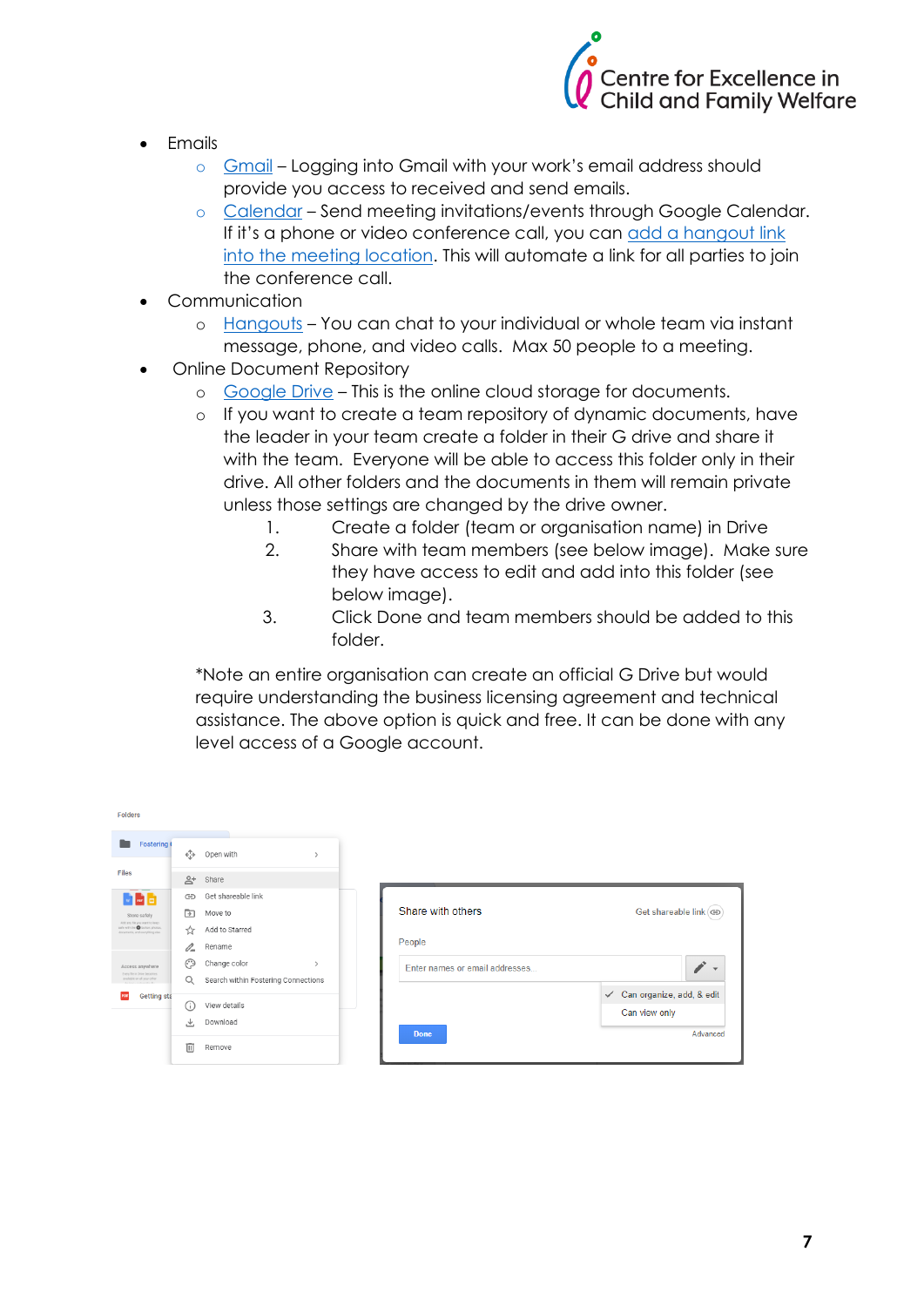

# **Helpful Links**

Getting Started with G Drive:

[https://docs.google.com/document/d/18EsW11eYwqrYu1sRlyFcn9VEFoI49i3oF3HaKs](https://docs.google.com/document/d/18EsW11eYwqrYu1sRlyFcn9VEFoI49i3oF3HaKsV-Y3s/edit?usp=sharing) [V-Y3s/edit?usp=sharing](https://docs.google.com/document/d/18EsW11eYwqrYu1sRlyFcn9VEFoI49i3oF3HaKsV-Y3s/edit?usp=sharing)

Sharing Documents:

https://support.google.com/drive/answer/2494822co=GENIE.Platform%3DAndroid&h l=en

G Drive Support:<https://support.google.com/drive/?hl=en#topic=14940>

Hangout Support:

[https://support.google.com/hangouts/answer/2944865?co=GENIE.Platform%3DDesk](https://support.google.com/hangouts/answer/2944865?co=GENIE.Platform%3DDesktop&hl=en) [top&hl=en](https://support.google.com/hangouts/answer/2944865?co=GENIE.Platform%3DDesktop&hl=en)

Gmail Support:<https://support.google.com/mail/?hl=en>

# **Free Communications Software**

If your organisation does not have the above suite of working services, below are some free options as ways to communicate amongst your team(s) for free.

## *Facebook (FB)*

- Workplace An online team collaboration tool using Facebook features for work. Here you can chat individually with team members or share group team posts. Multiple groups can be created in Workplace so you can use it for an entire organisation, or just for your direct team.
- Private FB Group You can create a private FB group for your team and invite members to chat and share updates.
- FB Messenger It may be un-ideal for team members to communicate through Facebook, but the benefits include not having to download a new application and everyone knows how to use it! In FB Messenger, you can 1:1 or group instant message and phone and video call. In addition, supposedly FB Messenger has the best connectivity for international calls or individuals with not-so-good connectivity.

# **Helpful Links**

Create FB Workplace Group:<http://bit.ly/38SVrPC>

Create FB Group:<https://www.facebook.com/help/167970719931213>

FB Group Privacy: [https://www.eff.org/deeplinks/2017/06/understanding-public](https://www.eff.org/deeplinks/2017/06/understanding-public-closed-and-secret-facebook-groups)[closed-and-secret-facebook-groups](https://www.eff.org/deeplinks/2017/06/understanding-public-closed-and-secret-facebook-groups)

How to use Messenger:<https://www.wikihow.com/Use-Facebook-Messenger>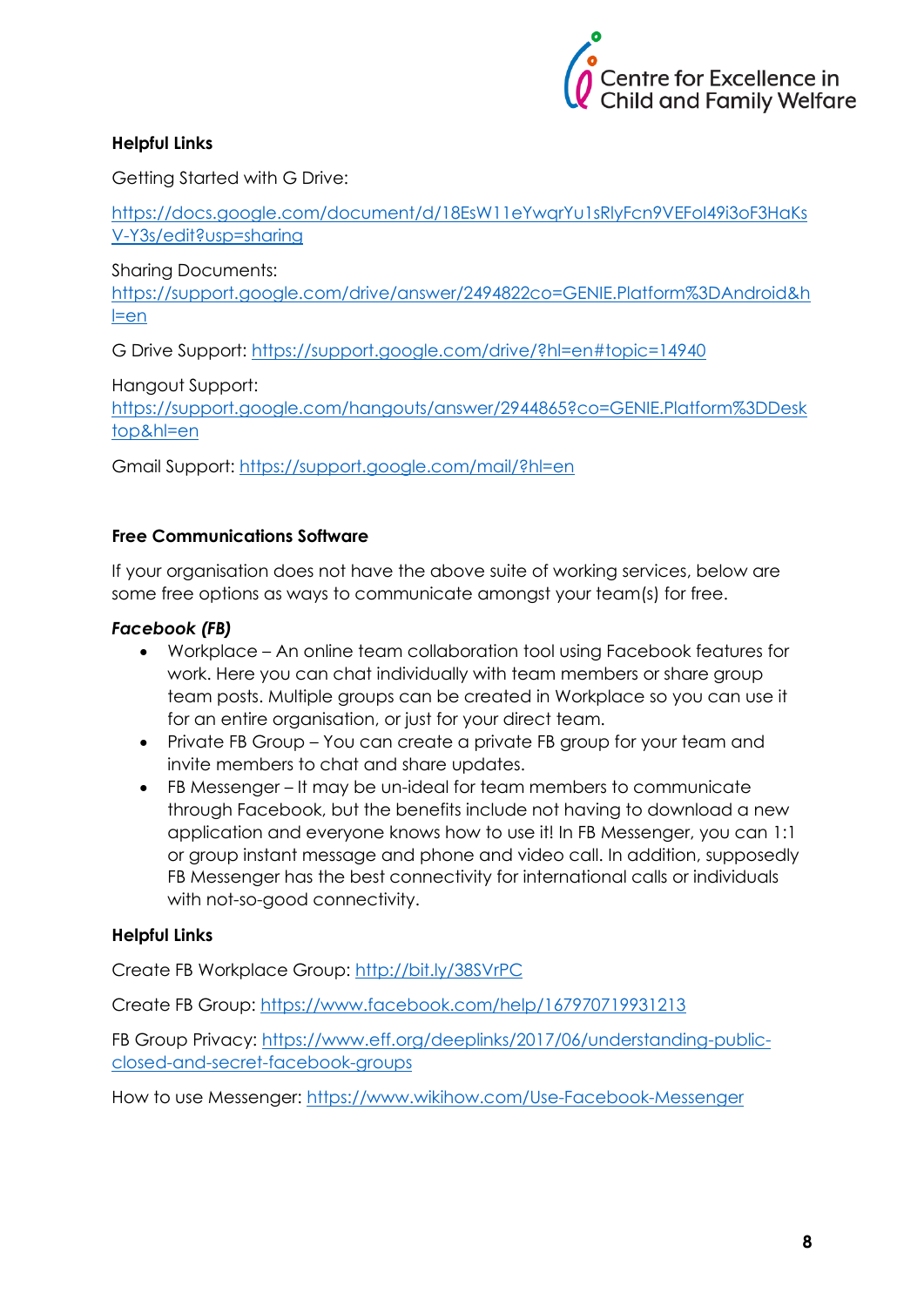

## *Google Hangouts*

[Hangouts](https://hangouts.google.com/) is a service provided by Google for communication between individuals or among members in a group. You can chat 1:1 or as an entire team via instant message, phone, and video calls. Just log into your Google account through Gmail and head to Hangouts once you're logged in.

## **Helpful Links**

Hangout Support: [https://support.google.com/hangouts/answer/2944865?co=GENIE.Platform%3DDesk](https://support.google.com/hangouts/answer/2944865?co=GENIE.Platform%3DDesktop&hl=en) [top&hl=en](https://support.google.com/hangouts/answer/2944865?co=GENIE.Platform%3DDesktop&hl=en)

## **Skype**

[Skype for Busines](https://login.live.com/login.srf?wa=wsignin1.0&rpsnv=13&ct=1584408086&rver=7.1.6819.0&wp=MBI_SSL&wreply=https%3A%2F%2Flw.skype.com%2Flogin%2Foauth%2Fproxy%3Fclient_id%3D572381%26redirect_uri%3Dhttps%253A%252F%252Fweb.skype.com%252FAuth%252FPostHandler%26state%3D593ebcc5-95f3-43a3-8708-af54a8300796%26site_name%3Dlw.skype.com&lc=1033&id=293290&mkt=en-US&psi=skype&lw=1&cobrandid=2befc4b5-19e3-46e8-8347-77317a16a5a5&client_flight=ReservedFlight33%2CReservedFlight67) – If your company has a Microsoft Office license, they will likely have Skype for Business. Skype for Business is a communication service the enables 1:1 or group members to instant message, conduct phone and video calls.

[Free Skype](https://www.skype.com/en/) – Skype is a is a telecommunications application that specializes in providing video chat and voice calls between computers, tablets, mobile devices. If your company doesn't have a Microsoft Office license, Skype can be downloaded and used for free. You can instant message, conduct phone and video calls just like Skype for Business. You will have to pay for phone calls, but not direct calls to other Skype users.

## **Helpful Links**

Set up Skype for Business: [https://docs.microsoft.com/en-us/skypeforbusiness/set-up](https://docs.microsoft.com/en-us/skypeforbusiness/set-up-skype-for-business-online/set-up-skype-for-business-online)[skype-for-business-online/set-up-skype-for-business-online](https://docs.microsoft.com/en-us/skypeforbusiness/set-up-skype-for-business-online/set-up-skype-for-business-online)

Set up free Skype: [https://support.skype.com/en/faq/FA11098/how-do-i-get-started](https://support.skype.com/en/faq/FA11098/how-do-i-get-started-with-skype)[with-skype](https://support.skype.com/en/faq/FA11098/how-do-i-get-started-with-skype)

#### *WhatsApp*

A communication [application](https://www.whatsapp.com/download) that can be used on a mobile phone or [downloaded](https://web.whatsapp.com/)  [to your desktop](https://web.whatsapp.com/) to send text and voice messages, make voice and video calls, and share images and documents.

#### **Helpful Links**

How to use Whatsapp:<https://www.wikihow.com/Use-WhatsApp>

FAQ: <https://faq.whatsapp.com/>

## *Zoom Video Communications*

[Zoom](https://zoom.us/) is a remote conferencing service. It has a [free option.](https://zoom.us/signup) This option enables you to host calls up to 100 participants, limits 40 minutes per meeting, have an unlimited number of meetings, and online support.